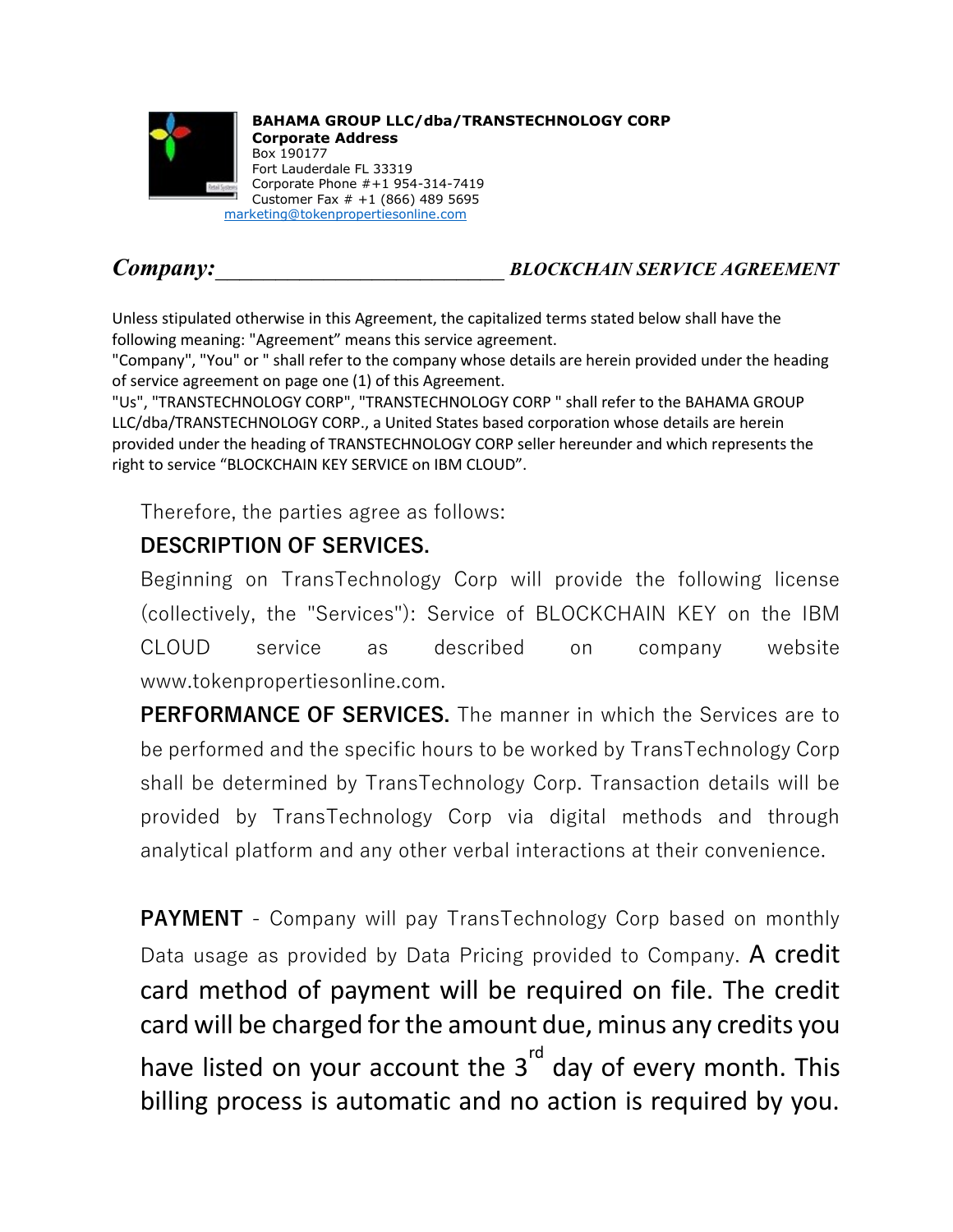Please note that all payments are due in full on the monthly anniversary date. Failure to remit payment for services on the monthly anniversary date will result in a \$20 late fee. If full payment has not been received within four (4) consecutive days, including the anniversary date, termination of public access to Customer services and a \$50 reconnect fee will be incurred. Failure to remit payment for services within five (5) consecutive days, including the anniversary date, shall result in termination of access to the service network and all services shall be reclaimed.

**TERM/TERMINATION.** This Agreement shall be perpetual, and may be terminated by either party.

**EMPLOYEES.** TransTechnology Corp employees, if any, who perform services for Company under this Agreement shall also be bound by the provisions of this Agreement.

**ASSIGNMENT.** TransTechnology Corp obligations under this Agreement may not be inhibited or prohibited from being assigned or transferred to any other person, firm, or corporation.

**NOTICES.** All notices required or permitted under this Agreement shall be in writing, email, or fax and shall be deemed delivered when delivered in person or deposited in the United States mail, email, postage prepaid. Such address may be changed from time to time by either party by providing written notice to the other in the manner set forth above.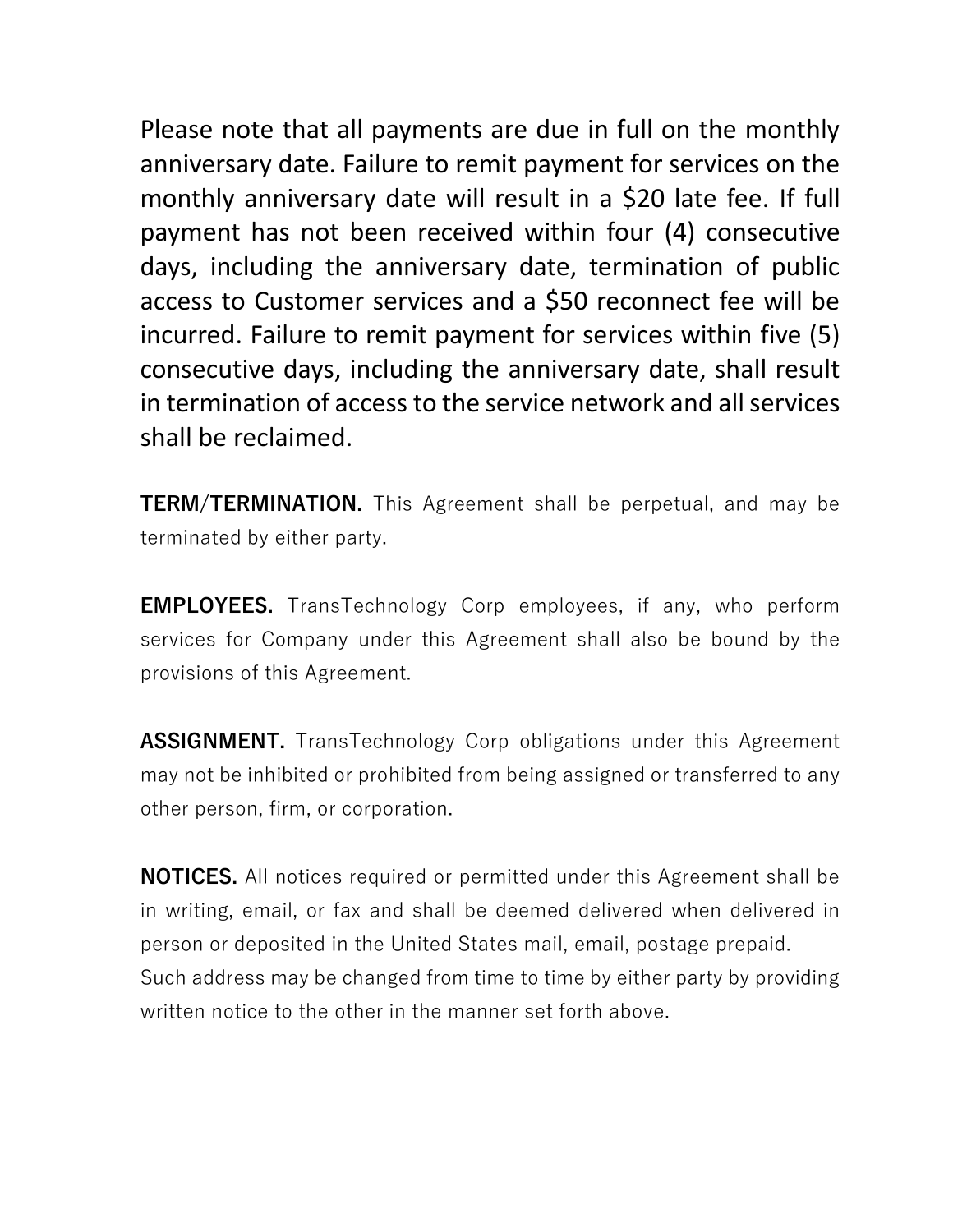**ENTIRE AGREEMENT.** This Agreement contains the entire agreement of the parties and there are no other promises or conditions in any other agreement whether oral or written. This Agreement supersedes any prior written or oral agreements between the parties.

**AMENDMENT.** This Agreement may be modified or amended if the amendment is made in writing and is signed by both parties.

**SEVERABILITY.** If any provision of this Agreement shall be held to be invalid or unenforceable for any reason, the remaining provisions shall continue to be valid and enforceable. If a court finds that any provision of this Agreement is invalid or unenforceable, but that by limiting such provision it would become valid and enforceable, then such provision shall be deemed to be written, construed, and enforced as so limited.

**WAIVER OF CONTRACTUAL RIGHT.** The failure of either party to enforce any provision of this Agreement shall not be construed as a waiver or limitation of that party's right to subsequently enforce and compel strict compliance with every provision of this Agreement.